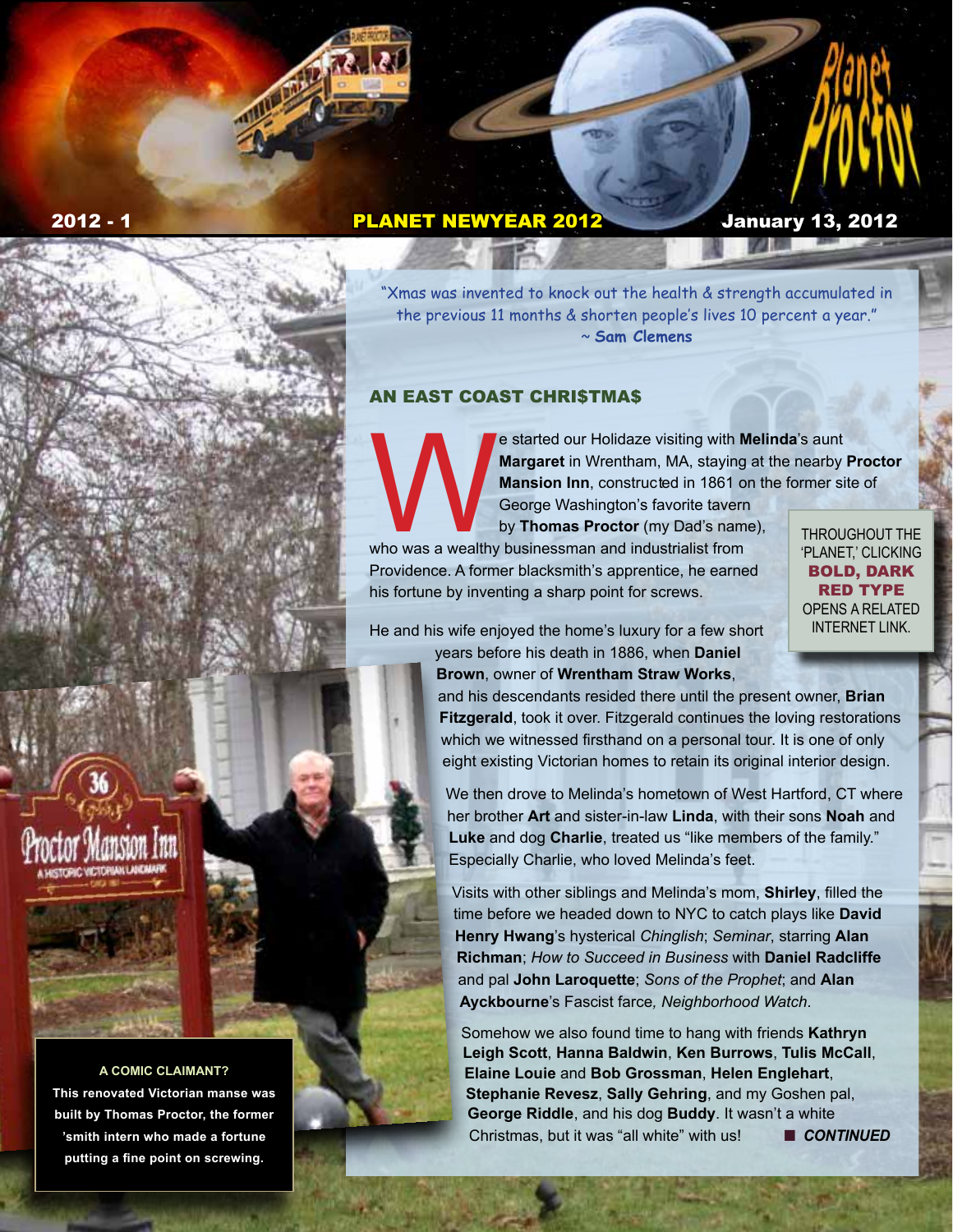"What I don't like about office Christmas parties is looking for a job the next day." ~ **Phyllis Diller** 

## 'PEACE' HAD ITS TIME

Our amazing production of *Peace In Our Time* is over now, but not before we made *L.A. Times* Theatre Critic **Charles** 

**McNulty**'s Best in 2011 Theatre list!

"The more serious side of **Noël Coward**'s dramatic imagination," he wrote, "provided an opportunity for the **Antaeus Company** to display its ensemble brilliance in a musically enhanced production directed by **Casey Stangl** that convincingly brought to life a counterfactual portrait of Britain under Nazi occupation."

carrots, thus avoiding "sexual thoughts." The unnamed sheik, whose directive was featured in an article in the religious tract *el-Senousa*, purportedly said that if women wanted to eat similar produce, a third party – preferably their father or husband – should chop the items into smaller pieces before serving, the Egyptian website **Bikya Masr** reported.

**'PEACE' WITH HONORS. Antaeus Company's revival of Noël Coward's drama cited among best theater of 2011.**

We shared the spotlight with productions from Los Angeles, Broadway, London's

National Theatre and the West End – a fitting conclusion to a challenging 20th Anniversary season which saw successful works mounted by our former Artistic Director, **Jeanie Hackett**, and our new company-based leadership as well. On to 2012…

"Hope to see ya in the spring - if not, then on the mattress." ~ **Irish come-on**

## NO CUKES!

A Europe-based Islamic cleric has warned Muslim women not to get too close to bananas, cucumbers, zucchinis or



News of the statement quickly spread online, leaving more liberal Muslims embarrassed and upset by "making Islamic religious practices

appear unreasonable." Questions did arise concerning the article's validity, but it led Danish/Lebanese journalist **Helen Hajjij** to tweet:

*"So, if Muslim women should stay away from cucumbers and bananas, should men stay away from melons?"*

#### **[READ MORE](http://www.foxnews.com/world/2011/12/08/muslim-cleric-reportedly-bans-women-from-handling-cucumbers/?intcmp=obnetwork#ixzz1h6UUoVjM)**

"Republicans believe that life begins at conception and death begins at contraception." ~ From **Politics as Usual**, a play in progress by **Phil Proctor** and **Samuel Warren Joseph**

### SO – WHAT?

Texas cult leader **Warren Jeffs**, locked up for 45 years for raping and sexually assaulting two underage girls, has demanded that his 10,000 plus followers abstain from sex until he is released. They also must pay a New Year's tithe of \$5,000 and surrender most of their worldly possessions. The children must turn their toys over to his lieutenants and

**YES, YOU'LL HAVE NO BANANAS. You'll have no bananas today. (Not without adult male supervision.)**

teenage girls are commanded to cease all use of cell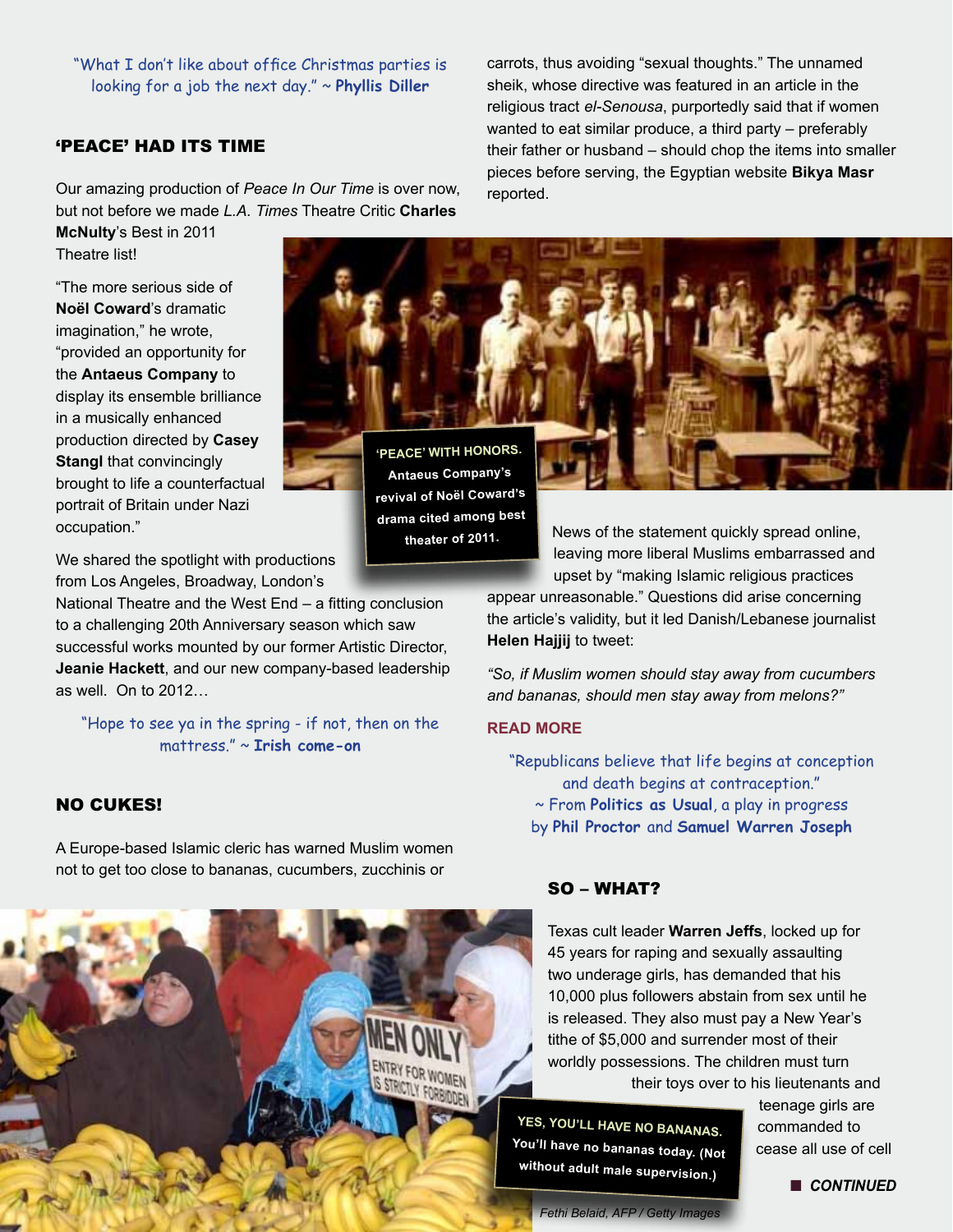phones and social media – or face expulsion, as reported in the *Denver News*. Is Kool-Aid far behind?

Nonetheless, *USA Today* reports that a recent **Baylor University** survey of religious beliefs suggests that there is a growing trend away from institutionalized dogma:

*46% say that they never wonder if they will go to heaven; 44% don't spend any time seeking eternal wisdom; 18% don't believe that God has ordained a destiny for them; and an increasing amount of Americans now believe in "nothing in particular."*

But **Rabbi Micah Greenstein** says, "I do believe that most people see life more as a mystery than as a machine," And, he concludes, "I would call that God, even if they don't."

> "Think left and think right and think low and think high. Oh, the thinks you can think up if only you try!" ~ **Dr. Seuss**

# HAPPY TAILS TO YOU

An old cowboy was riding his trusty horse followed by his faithful dog along an unfamiliar road. The man was enjoying the new scenery when he suddenly remembered dying, and realized that the dog beside him had been dead for years, as had his horse. Confused, he wondered what was happening, and where the trail was leading them.

After a while, they came to a high, white stone wall that looked like fine marble. Standing before it, he saw a magnificent gate that looked like mother-of-pearl, topped by a golden letter "H" glowing in the sunlight. The street that led to the gate looked like gold. He rode towards it, and as he got closer, he saw a man at a desk to one side. Parched and tired out by his journey, he called out, "Excuse me, where are we?"

"This is Heaven, sir," the man answered. "Wow! Would you happen to have some water?" the rider asked. "Of course, sir, come right in and I'll have some ice water brought right up." As the gate began to open, the cowboy asked, "Can I bring my partners, too?"

"I'm sorry, sir, but we don't accept pets." The cowboy thought for a moment, then turned back to the road and continued riding, his dog trotting by his side.

After another long ride, he came to a dirt road leading through a ranch gate that looked as if it had never been closed. As he approached the gate, he saw a man inside, leaning against a tree and reading a book. "Excuse me," he



called to the man. "Do you have any water?"

"Sure, there's a pump right over there. Help yourself."

"How about my friends here?" the traveler asked, gesturing to the dog and horse. "Of course! They look thirsty, too," said the man.

The trio went through the gate, and sure enough, there was an old-fashioned hand pump with buckets beside it. The traveler filled a cup and the buckets with wonderfully cool water and took a long drink, as did his horse and dog. When they were full, he walked back to the man who was still standing by the tree. "What do you call this place?" the traveler asked. "This is Heaven," he answered. "That's confusing," the traveler said. "The man down the road said that was Heaven, too."

"Oh, you mean the place with the glitzy gold street and fake pearly gates? That's hell."

"Doesn't it make you angry when they use your name like that?"

"Not at all. Actually, we're happy they screen out the folks who would leave their best friends behind."

> "In Heaven there is no religion, thank God." ~ **Mahatma Gandhi**

## THE ORIGIN OF THE SPECIOUS

**Willard (Mitt) Romney**'s son, **Matt**, evaded a question in New Hampshire last year regarding his Dad's refusal to release his tax returns by suggesting that **President Obama** should first release his own birth certificate – although he already had. **n CONTINUED**